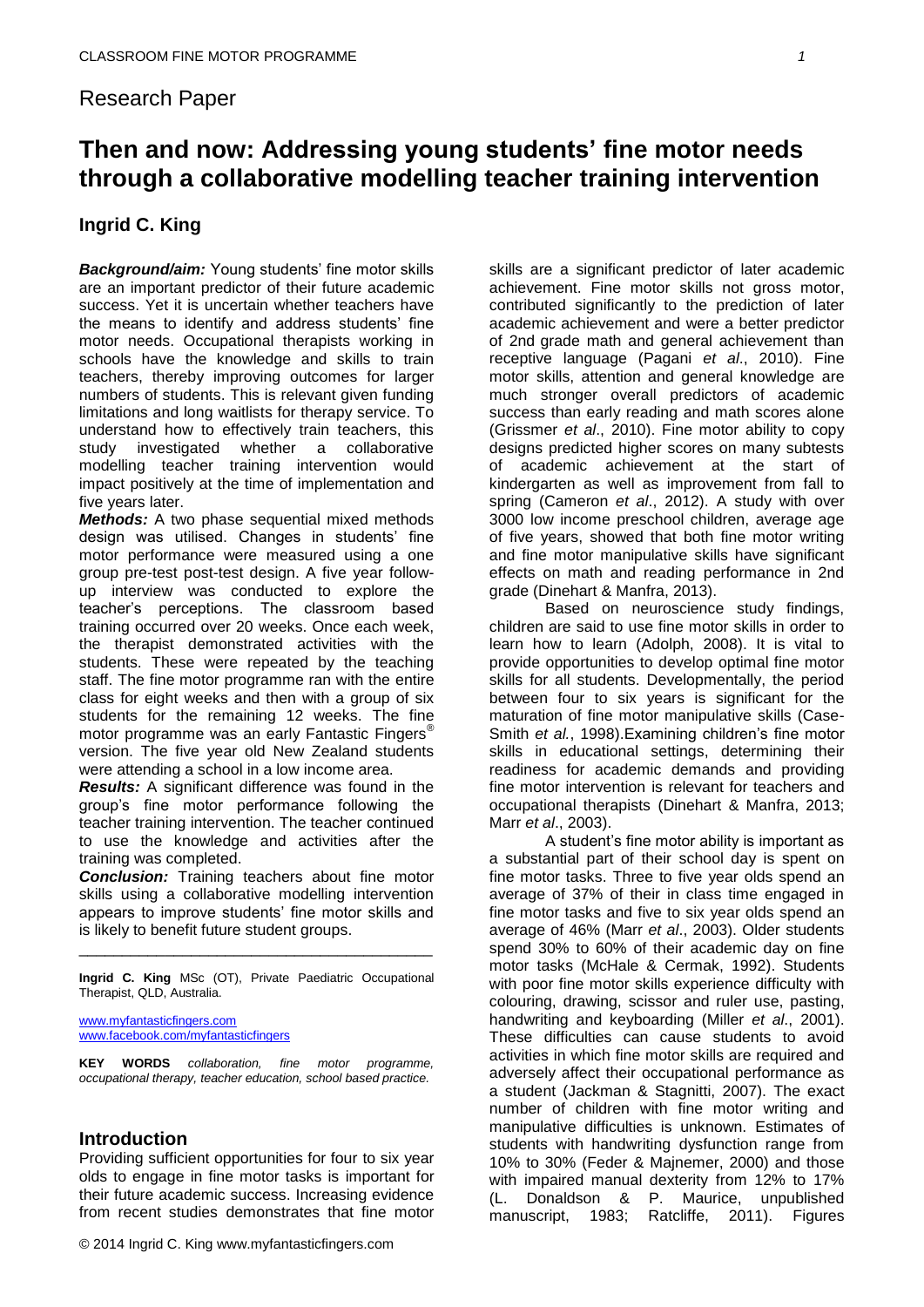increase when students who are 'developmentally vulnerable' in their fine motor skills, handedness<br>and coordination are included (Australian coordination are included (Australian Government, 2013).

Early identification and intervention for fine motor deficits is paramount as with age the impact of the skill deficit becomes greater as fine motor tasks become more complex (Ratcliffe, 2011). Unwarranted secondary issues including low selfesteem, academic and behavioural problems arise without effective intervention (Jackman & Stagnitti, 2007; Ratcliffe, 2011).

Research is required to determine whether teachers understand the value of fine motor skills and whether they have the means to assess and provide intervention for students with reduced fine motor abilities (Dinehart & Manfra, 2013). Half of New Zealand teachers surveyed were not able to identify students with significant fine motor impairments (L. Donaldson & P. Maurice, unpublished manuscript, 1983).

Australian teachers reported a lack of support for students with fine motor difficulties. Students are not eligible for funding for fine motor issues alone. Half of the teachers interviewed had little experience with occupational therapy and few were aware that occupational therapists are equipped to support students experiencing fine motor difficulties. Where participant teachers had experience with students receiving ongoing therapy intervention which also addressed fine motor issues, improvements in students' fine motor skills were reported (Jackman & Stagnitti, 2007).

Similar positive perceptions were reported from surveyed Canadian teachers (Fairbairn & Davidson, 1993). Occupational therapy was perceived to help eliminate problems that interfered with the students' ability to profit from instruction. These teachers perceived that therapists should spend less time on assessment and documentation and more time on classroom consultation, programme planning and implementation.

Therapists need to address what teachers consider important in order to form successful collaborative partnerships as collaborative practices in educational settings are essential for successful student outcomes (Boshoff *et al.*, 2013; Villeneuve & Shulha, 2012). Studies informing the optimisation of collaborative practices while addressing fine motor issues are relevant.

© 2014 Ingrid C. King www.myfantasticfingers.com Internationally and within countries, a variety of occupational therapy service delivery models are used in the provision of school based services including direct interventions and consultation (Reid, Chiu, 2006). The consultation model is prone to implementation challenges with educators reporting that recommended strategies may not be delivered as envisioned by the therapist (Bayona *et al.*, 2006). As this model is traditionally used for funded students, needs of other class

members including students at-risk are seldom addressed. Limitations of the traditional consultation model along with long wait lists for therapy service, has led to the need to explore additional models of service delivery (Campbell *et al.*, 2012; Hutton, 2009).

Two studies on the efficacy of a whole class service delivery approach for improving four to six year olds' fine motor skills were located. Lust and Donica (2011) were reported to be the first to show that supplementing a preschool curriculum for low income children with an occupational therapy fine motor programme resulted in significant gains beyond that of typical Head Start programming (Lin, 2011). Ohl *et al.'s* study (2013) provides preliminary evidence that whole class fine motor and visual-motor intervention for five year old students results in significant improvements compared to students in classes who do not have this opportunity.

A coteaching model where occupational therapist and teachers jointly conducted a handwriting and writing programme for whole classes of grade one diverse learners was beneficial for all the students including those with poor handwriting. Teachers and therapists reported gaining new skills from the ongoing collaboration (Case-Smith *et al*., 2012).

Given the importance of fine motor skills for future academic success, research is required on how to efficiently train teachers about fine motor skills and how effective this training will be on improving their students' fine motor skills (Dinehart & Manfra, 2013). Due to the numbers of students with fine motor needs, studies exploring collaborative interventions for groups and whole classes while simultaneously training teachers are necessary.

Within the collaborative framework, teachers' requests for instruction on fine motor interventions for groups and whole classes must be addressed (Wehrmann *et al*., 2006). Feedback from fine motor training workshops for teachers conducted by occupational therapists showed that teachers value training that is practical and interactive (Chiu *et al*., 2008). Surveyed teachers have requested demonstrations and modelling of occupational therapy programmes within the classroom, including those directed towards improving fine motor skills (Fairbairn & Davidson, 1993). As teachers value practical training with modelling of activities and strategies, it is prudent to explore a collaborative modelling classroom based intervention as a means for training teachers on how to improve students' fine motor performance.

Determining teachers' perceptions on the effectiveness of occupational therapy service provision to improve students' fine motor performance is paramount. Teachers are more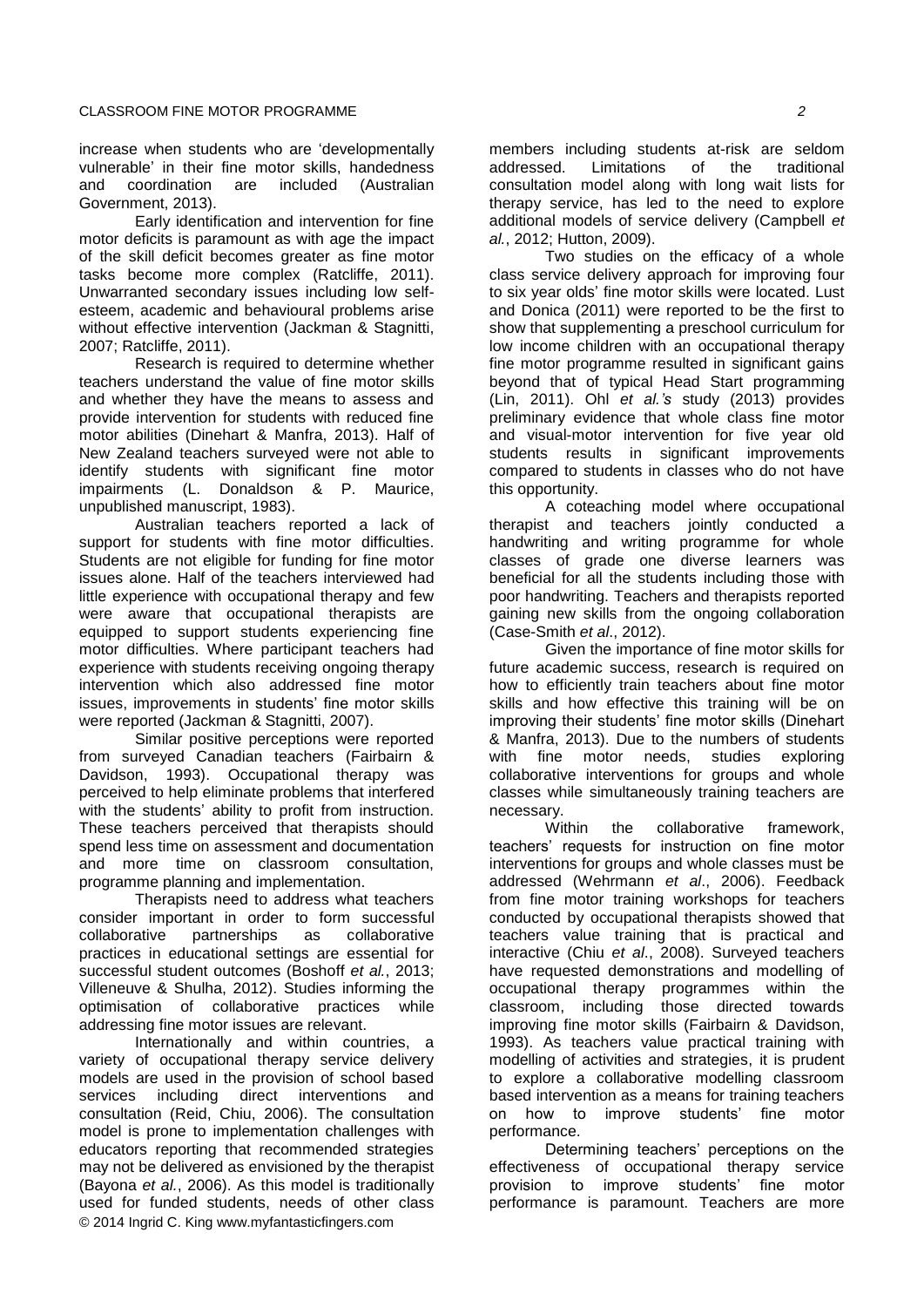likely to continue to utilise suggested resources, implement strategies and continue with programmes if they perceive them to be effective (Reid *et al.*, 2006). A Canadian two phase study utilised quantitative and qualitative research to examine a school based consultation model for students with fine motor difficulties (Reid *et al.*, 2006; Wehrmann *et al.*, 2006). This research design is also required when evaluating a collaborative modelling fine motor teacher training intervention. Quantitative research methods are necessary to measure change in students' fine motor task performance. Qualitative methods are needed to explore the teachers' perspectives on the effectiveness of the training and collaborative process.

Follow-up interviews are important to establish whether initiatives begun in schools are sustained in the longer term (Hutton, 2009). In order to determine if a collaborative modelling fine motor teacher training intervention would continue to benefit new student groups, the teacher's perception was explored five years on from the end of the training.

The purpose of this two phase study was therefore:

1) To examine the effectiveness of a fine motor collaborative modelling teacher training intervention on the fine motor task performance of low income five year old students and whether there be a significant difference in their fine motor performance after the intervention;

2) To explore whether the collaborative modelling fine motor training intervention was effective from the teacher's perspective. Would the teacher continue to use the knowledge and activities acquired after a five year period of time had elapsed, and if so, why?

# **Methods**

# **Design**

This study used a two phase sequential mixed methods research design with data collected and analysed separately from two chronological periods (Teddlie & Tashakkori, 2013). The second research question arose in part from the results of the quantitative data analysis in the first phase of the study. This led to further exploration using qualitative research methods for the five year follow-up.

Throughout the study, collaborative practice principles similar to those of Boshoff and Stewart's guided the methodology including the choice of evaluation measure, programme content, structuring and interviewing approach (Boshoff & Stewart, 2013). These principles centred on forming a committed team, identifying and working on a joint problem with joint decision making and effectively communicating roles.

# **Participants**

The study took place in New Zealand in a new entrant classroom at a low socio-economic decile 3 primary school beginning in 2007. After attending a fine motor workshop presented by the occupational therapist, a senior teacher of five year old students in their first year of school, requested assistance to improve her students' fine motor skills. Permission to conduct a training project within the school was obtained from the school principal. School policies governing participants' privacy, confidentiality and involvement were followed. All participants' anonymity was preserved. Early in the school year, the teacher's class of 19 students was evaluated by the therapist. None of the students had a diagnosis and none were receiving occupational therapy services. For the group phase the school employed a teacher assistant.

# **Procedures**

#### **Phase 1: whole class**

Based on consultation with the teacher, it was decided that the fine motor evaluation would be classroom based and not overly time consuming. This was in keeping with values held by teachers in Fairbairn and Davidson's (1993) study. The students were assessed in pairs for approximately 25 minutes at a time at the back of the classroom.

Fine motor performance was evaluated on six fine motor tasks. These were: sequential thumb finger touching (touching the tip of the thumb to the tip of each finger in the same hand); channel drawing (while being timed, a pencil line was drawn inside a wavy track); in-hand manipulation (rolling a small play dough ball between the thumb, index and middle fingers); pre-writing pattern (copying a zigzag pattern); colouring-in (using a wax crayon to colour in small details of a picture); cutting with scissors (a circle and square were cut out along the bold lines). Finger touching and channel drawing were similar to those in the NEPSY (Korkman *et al*., 1998). Colouring and cutting were like those in the Shore Handwriting Screen (Shore, 2003) which has been used as a pre-and post-test with modified scoring (Donica *et al.*, 2013).

Each task was scored according to set predefined written criteria. Performance was rated as good (3 points), fair (2 points) and poor (1 point). The pre-writing pattern task was scored on 3 criteria wrist position, forearm position and quality of pattern. A bonus point of 1 was awarded if the child consistently used the same dominant hand throughout. The maximum score was 25 points. Observations on task performance were recorded. Identical administration and scoring procedures were utilised with each student.

The students then participated in an eight week fine motor programme which ran for 40 minutes, three times a week. The programme of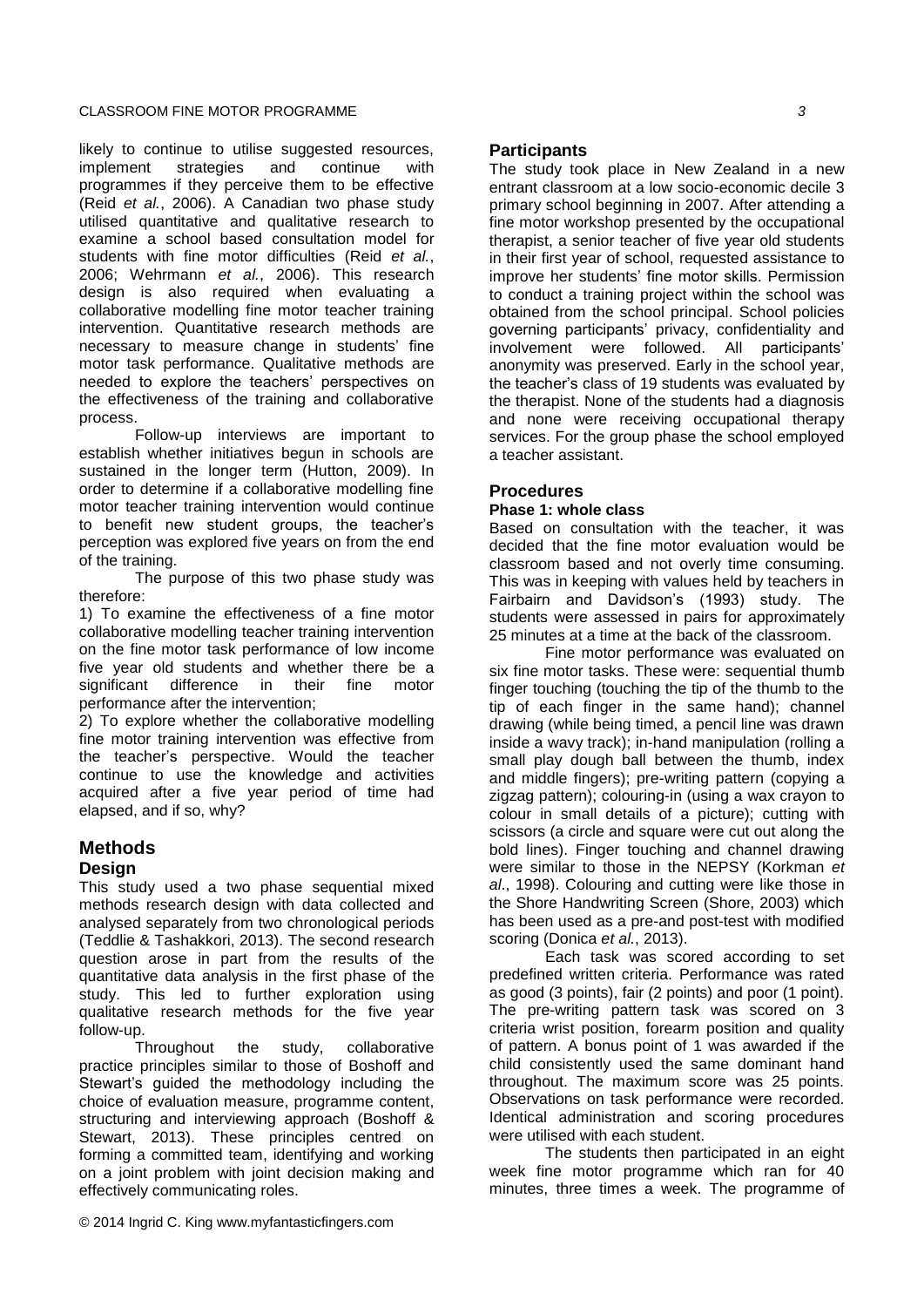action songs and fine motor activities included ideas for increasing complexity and integration with early literacy and numeracy objectives. The activities covered: sensory awareness of hands and fingers; forearm and wrist position for writing activities; arm, hand and finger strength; in-hand manipulation; precision grip and dynamic finger movements for efficient pencil control; visual-motor integration including production of shapes, letters and numbers.

In the first session of each week the programme was run by the therapist modelling how to do each activity, with the class teacher observing and assisting. The therapist and teacher discussed the session. To aid intervention fidelity, ensuring adherence to the programme, comprehensive written guidelines were given to the teacher on how to administer, evaluate and record each completed activity. The teacher then repeated the demonstrated session twice, in the same week. The following week, the same activities were performed with the therapist present to advise on adaptations or modifications. The teacher carried out these activities twice more that week. New activities were presented each fortnight.

#### **Phase 1: group**

During the course of the eight weeks, it became apparent to the therapist and teacher that six students with low fine motor task performance scores, two girls and four boys, were struggling to perform many of the activities and were making slower progress. Observations included: difficulty concentrating in large group settings, impulsivity, low self-esteem, withdrawn passive behaviours, autistic-like traits, motor planning issues and delayed hand specialisation.

A teacher assistant was assigned to conduct a special group for these six students starting the following term. An individualised training session was conducted with the assistant as she was not present at the initial training workshop.

The same training and administration schedule was followed with the assistant and therapist. The class teacher attended fortnightly. The other sessions were administered during class time, decided by the teacher who supported the assistant while the groups ran to one side of the classroom. Every four weeks, the students' parents received a letter outlining what was being addressed with activity suggestions for home. The parents were invited to participate in the group to support their children. One parent attended some groups.

© 2014 Ingrid C. King www.myfantasticfingers.com The six students repeated the eight week programme over a ten week period. Their fine motor progress on the intervention activities was evaluated fortnightly according to predefined success criteria and documented following

discussion amongst the therapist, teacher and assistant. A further two weeks of new activities were introduced before the end of the school year. The six students participated in 60 sessions over 20 weeks.

At the end of the intervention the six students were re-evaluated on the six fine motor tasks by the therapist. The scoring was re-viewed with the class teacher as part of the training process. Observations were made of the students' handwriting and writing comparing earlier and later story writing samples. The students' progress was discussed and recommendations were made to the teacher and principal.

The programme was then demonstrated to two other teachers along with the provision of the written training materials. The therapist's involvement came to an end and several months later, she relocated to a new geographical area.

#### **Phase 2: follow-up interview with class teacher**

Due to the collaborative nature of the study and as the author who was also the therapist and interviewer, had an existing relationship with the teacher, active interviewing techniques were utilised (Holstein and Gubrium, 1998). Active interviewing from Holstein and Gubrium's perspective is collaborative and grounded in intimacy. It optimises cooperative mutual disclosure in order to permit the respondent to deeply disclose information. The interviewer provides loose parameters for spontaneous yet structured production of information. The parameters were: classroom practice and issues relating to students' fine motor skills; the teacher's perceptions on the training process and intervention content; the nature of the partnership between teacher and therapist.

# **Data analysis**

#### **Phase 1**

Data was analysed using SPSS Version 20.0. Descriptive statistics were computed for the whole class and the group of six students. Utilising the data from the six students' fine motor task performance scores before and after intervention, the paired sample *t*-test (two-tailed) was performed. The *p*-value was set at 0.05. Effect size was conducted using Cohen's *d* with the value of *d* > 0.8 regarded as a large effect size (Cumming, 2012; Cohen, 1988).

#### **Phase 2**

The teacher's participation in the follow-up interview five years later was voluntary and informed consent was given for the researcher to record the 40 minute telephonic interview. After the audio-recording, the interview was transcribed verbatim.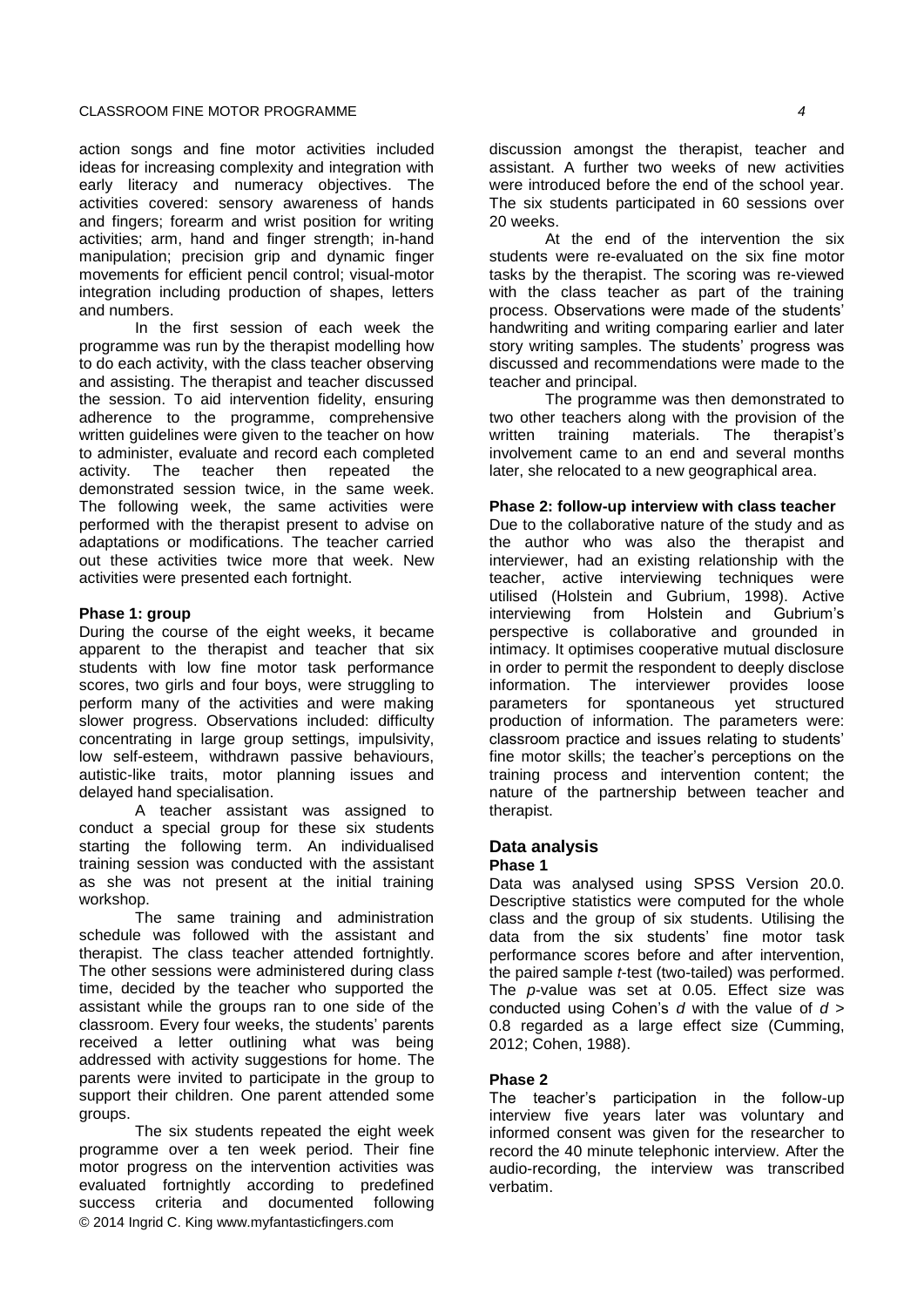### CLASSROOM FINE MOTOR PROGRAMME *5*

Consistent with the exploratory nature of the study, a thematic analysis approach was used to gather insights about the data without imposing preconceived or existing categories or theories. The researcher conducted the thematic analysis by following Braun and Clark's six phases of thematic analysis making modifications for a single interview transcript (Braun & Clark, 2006). The transcript was re-reviewed multiple times to find key messages and illustrative quotes. These were mapped into themes. The teacher was provided with a written copy whereby she could provide feedback on the trustworthiness of the themes. No changes were advised.

# **Results**

#### **Phase 1: whole class**

For the 19 students with an average age of five years, 10 boys and 9 girls, the mean score on the six fine motor tasks was 16.53 with a standard deviation of 2.82. The minimum score was 12 and the highest score was 21 out of 25 points.

#### **Phase 1: group**

The conducted analysis using the paired samples *t*test found that the fine motor training intervention significantly improved the six students' fine motor task performance, *t* (5) = 8.77, *p* < .001, *d* = 3.58. This suggested that there was a large effect for improved fine motor task performance following intervention. Refer to Table 1 for the data on the groups' performance prior to and after the fine motor training intervention.

**Table 1:** *Group's change in fine motor task performance scores before and after training intervention - maximum score is 25 points (n = 6)* 

| <b>Group Scores</b>      | Mean  | Std.<br>Deviation | Std. Error<br>Mean |
|--------------------------|-------|-------------------|--------------------|
| Prior to<br>intervention | 14.33 | 1.86              | 0.76               |
| After<br>intervention    | 18.67 | 1.51              | 0.62               |

Initially, the group met 31% of the success criteria for the intervention activities. This progressed to 76% by the end of the 20 weeks.

Observations from handwriting and writing samples before and after intervention included: more consistent letter sizing; smaller more evenly printed letters; straighter less wavy lines and increased written output. Overall the six students appeared to be more confident and engaged during fine motor tasks and were completing written work within the allocated time. Behavioural issues were reduced e.g. one student was no longer poking

holes in the paper during writing time; another stopped switching the pencil between hands.

# **Phase 2: follow-up interview with class teacher**

Four main themes emerged from the analysis of the interview transcript: fine motor need then and now; collaboration, programme content and training for success. A description of each theme is provided along with quotes reflecting the teacher's perspective.

### **Fine motor need then and now**

After the workshop, the teacher identified 'a big need' for fine motor development in her class and extending to other year levels. She saw this need as ongoing from one year to the next and explained that she wanted to do something about it. Therefore it was important to her that the principal also 'saw the need' and was behind her efforts. The following quotes illustrate her viewpoint:

'I'm quite passionate about that (the need for good fine motor skills), if you're wanting them to … write a sentence or their name but if they can't do some of those fine motor skill things … they get too tired.'

'The need for schools is big…I've got lots of children who can't write their name… priority learners … are the low achieving… if the kid can't do something what are you doing to teach that kid?'

'If you think "what is the really important need?" That's the need you need to address in class rather than thinking, "oh, we haven't got the time."'

#### **Collaboration for success**

The teacher indicated that the collaboration between herself and the therapist was 'enormous' and 'building up of the relationship' was essential.

'You became a friend as well… your involvement went on and on.'

Her classroom was 'de-privatised' and 'open'. Being 'flexible' was very important when collaborating. This included the data collection process and scheduling of sessions.

'You know in all schools you need to have data... we collected data. It wasn't onerous.'

'We came to an agreement that was going to work for … the children, for you, for me for good outcomes.'

'We met at other times to review things.'

Collaboration with the principal was important. He provided funding for the teacher assistant and requested feedback and data before and after intervention. The teacher explained that he is 'very hot in this… that it's based on research.'

In addition to the school staff, parents needed to be 'on board'. Over and above their permission for their children to participate, the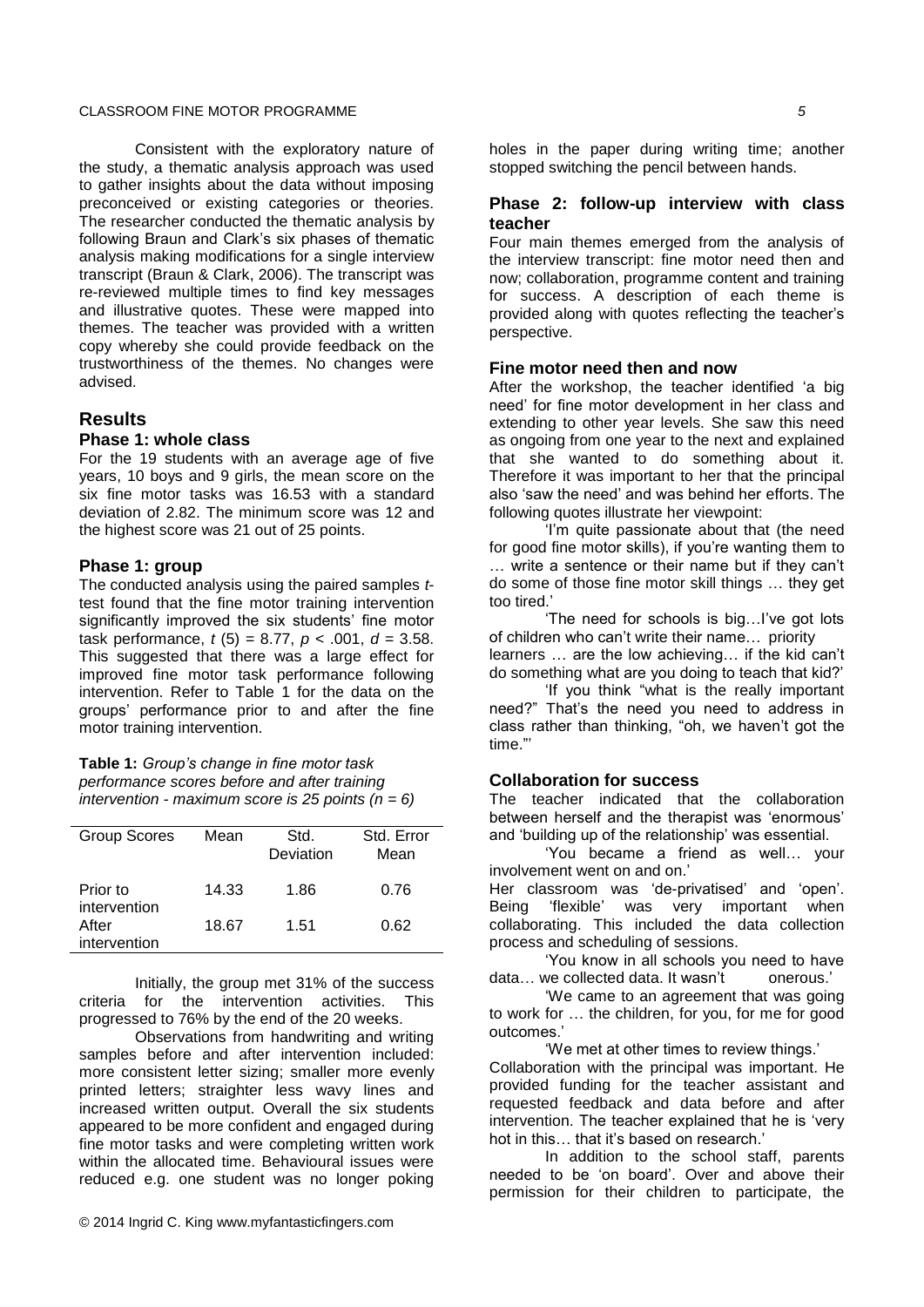'partnership between home and school' was important to the teacher. The parent letters were vital for 'communication' between home and school.

#### **Programme content for success**

The teacher commented on two aspects of the fine motor programme content. Firstly, a number of the activities were designed by the therapist to compliment what she was already using:

'…like the Caterpillar Song… you made up a tune and the actions. It wasn't an extra thing. It was taking something (a handwriting programme) that I was interested in in any case but adding music to it… I still sing that all the time… music is important for all children.'

On using in-hand manipulation to place counters on an alphabet chart e.g. on 'a' for apple:

'That's not an extra activity. That's taking something that we do in class and giving a reason behind why it's important to do.'

The programme was perceived to be 'really nice and simple' to do and 'fun' for the children and teacher. It contained lots of variety with 'inside activities, outside activities, things to do together.'

#### **Training for success**

The teacher thought the practical workshop activities and illustrated handouts were 'excellent'. She emphasised the need for training to be 'handson' and indicated that she, like many others is a 'visual person that needs to be shown and then I've got it.'

The training was 'so practical' rather being given a 'list' of activities or self-study.

'I was part of it and you taught me well, whereas other things in development books haven't stuck with me… We have got strengths as teachers, but we haven't got your OT background.' With reference to the therapist returning each week to demonstrate activities, the teacher said:

'That was really good because for teachers you do need to have somebody coming back to model it… I would say "when Johnny does this with his fingers, what are they really meant to be doing?" It was hands-on … it wasn't a theory thing. It was practice. Modelling is a very important thing to do.'

In discussing why the fine motor programme did not discontinue like some of the other class programmes, the teacher reported the following:

'If you do the activities … it sticks in your brain… and you know why … then it was very easy when you left. It just didn't die a natural death… we believed in developing and because there are a lot of needs at our school for fine motor skills, in the end through you training me and then training the others, we were able to have it ongoing.'

'When we could see how successful (it was) and the results from my class then we shared it (with other class teachers).'

### **Discussion**

This study explored the effectiveness of collaborative modelling as a method of teacher training to address the fine motor needs of larger populations of students at risk, specifically five year old New Zealand students from low income backgrounds. Based on the existing model of school based consultative occupational therapy service delivery in New Zealand, these students would either not be eligible for funding or would have limited access to therapy and may have faced long wait times due to occupational therapist shortages and high caseloads. This scenario is common in other countries. It is therefore not surprising that there are calls for the development of new models for providing occupational therapy services in schools (Campbell *et al.*, 2012; Villeneuvre & Shulha, 2012).

Alternative models (Case-Smith *et al.*, 2012; Lust & Donica, 2011) have successfully provided fine motor intervention for larger numbers of struggling and at-risk students. Traditionally, these students would have no or restricted access to therapy services.

In this study, nearly one third of the class had difficulty performing fine motor tasks. An incidence of 17% was reported from a New Zealand study with nine to ten year olds some 24 years earlier (L. Donaldson & P. Maurice, unpublished manuscript, 1983). Socio-economic factors may have contributed as children from low income backgrounds score lower on fine motor tasks than children from higher income families (Bowman & Wallace, 1990; West *et al.*, 2000).

The initial workshop served to alert the teacher to her students' fine motor needs. She became very motivated to work together to facilitate change. Therapists have a crucial role in assisting teachers to understand their students' fine motor needs. Workshops with practical activities appear to be an effective springboard from which to launch teacher training interventions. Chiu *et al.* (2008) likewise found that teachers value workshops that address fine motor problems using practical and interactive training.

Similar to the teachers of students with fine motor difficulties in Wehrmann *et al.'s* study (2006), this teacher proposed that the therapist teach her occupational therapy strategies and programmes for use with her class. As Campbell *et al.* (2012) found, when therapy intervention applies to many students, teacher implementation is more likely.

In this study, the occupational therapist used a collaborative modelling approach to train the teacher to conduct a fine motor programme for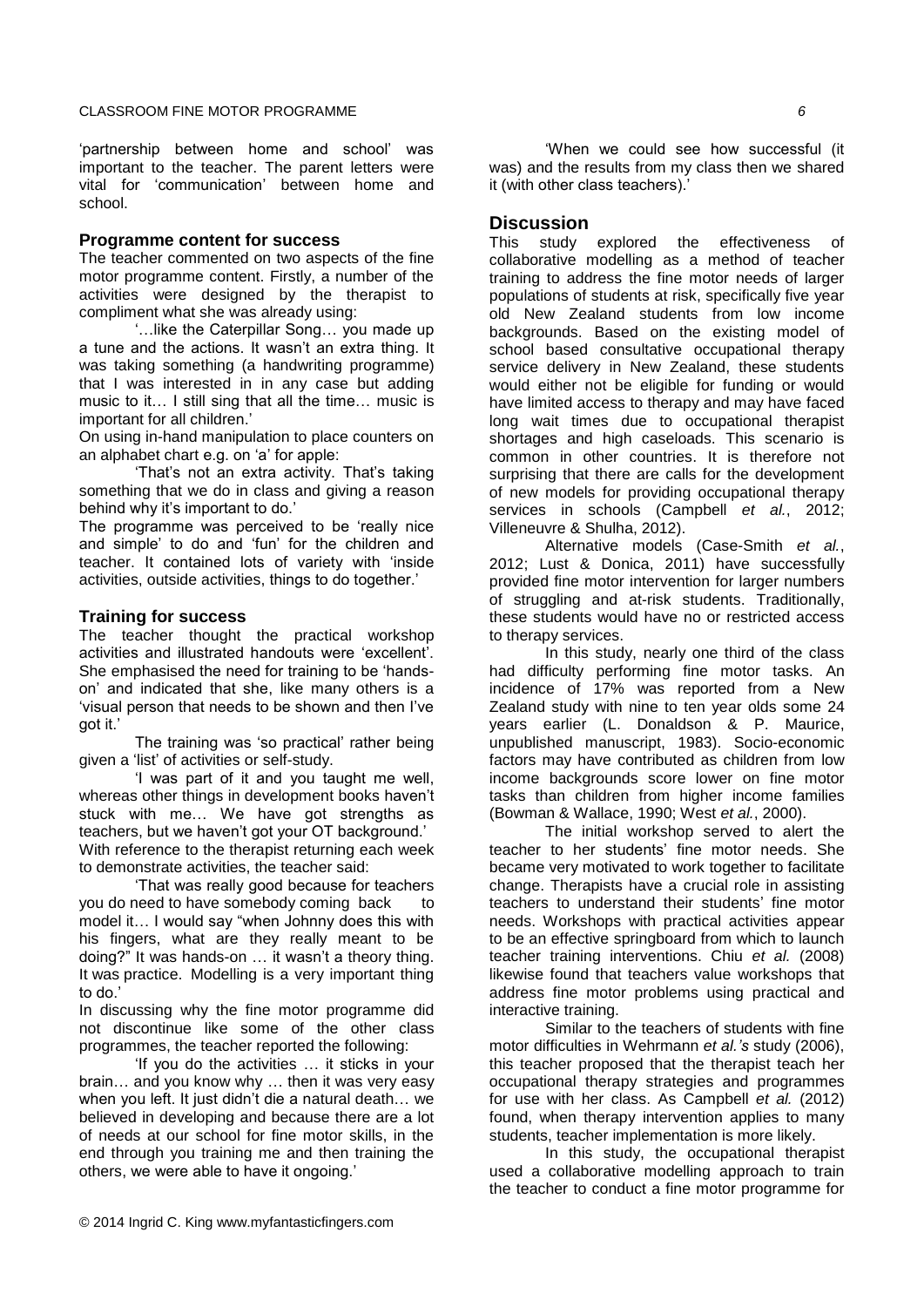her entire class for eight weeks. A further 12 weeks of training followed with the teacher and assistant and was run with a group of six students. The large effect size for improved fine motor task performance following intervention suggests that training teaching staff using collaborative modelling is beneficial when addressing the fine motor needs of groups of five year old children.

Positive findings were reported by Case-Smith *et al.* (2012) from a 12 week handwriting and writing programme cotaught by therapist and teachers. The coteaching model was advocated as it provides a structure for ongoing collaboration between therapist and teacher. The literature reports that successful educational outcomes are positively influenced by collaborative efforts. Strong working relationships and integration by the therapist into the school environment are essential if the therapist is to understand and support the teacher whose primary responsibility is to deliver the curriculum.

In this study, according to the teacher, the building of relationship between herself and the therapist was vital. Working in the classroom enabled the therapist to become part of the school team and more knowledgeable about the curriculum. Previously, teachers have identified training needs for therapists in understanding the classroom, curriculum and need to plan programmes within the framework of curriculum policies (Fairbairn & Davidson, 1993).

Teachers have recommended that in order to improve students' fine motor skills, therapists should provide them with fine motor activities that coincide with the curriculum and are suitable for groups of students (Jackman & Stagnitti, 2007). Where the therapist used activities in the intervention programme that integrated with the curriculum, these specific activities were utilised by the teacher five years on.

The enormous degree of collaboration was made possible through the therapist's regular ongoing involvement and ability for both members to be flexible around data collection and session scheduling. Therapists need greater flexibility to work with students in class in order to demonstrate strategies for teachers (Campbell *et al.*, 2012). Educators have identified the itinerant nature of therapists' servicing as a barrier to collaborative practices. Similarly therapists have found scheduling sufficient time with the teacher challenging (Villeneuve & Shulha, 2012).

© 2014 Ingrid C. King www.myfantasticfingers.com In this study the therapist was in the classroom on a regular basis which gave the teaching staff opportunities to ask for clarification. This would not have occurred if a list of activities were provided. Without clarification and modelling, activity lists potentially lead to less optimal implementation (Hutton, 2009). Consistent and responsive services were provided (Campbell *et*  *al.*, 2012) and were essential for the relationship building and successful student outcomes. Additionally, as the therapist led sessions with the whole class and group, the teaching staff had the opportunity to observe her practice. The teacher indicated that this modelling equipped her to be able to remember why and how to perform the activities. This enabled her to confidently continue with the fine motor programme after the therapist left. Teachers have reported that modelling is the best way to learn (Hutton, 2009).

# **Study Limitations**

Limitations in sample size, absence of a control group and study design with evaluation not blinded at the time of scoring, make it difficult to generalise the findings to services in schools in other areas. The evaluation may have been strengthened by additional measures to assess changes in the students' occupational and later academic performance.

# **Conclusion**

The teacher in this collaborative modelling fine motor training intervention reported positive benefits for herself professionally and for her students. The five year follow-up interview revealed that she continues to use the acquired knowledge and activities from the fine motor programme with new groups of students. Earlier identification and intervention may assist to reduce adverse behavioural, emotional and academic consequences of poor fine motor skills. This model of therapy service provision with weekly involvement from the therapist over five months appears to be justified given the enduring outcomes. While two thirds of the group sessions for the students with fine motor difficulties were conducted exclusively by teaching staff, a significant difference and large effect size were obtained. This study provides preliminary evidence for the effectiveness of collaborative modelling teacher training intervention to improve fine motor skills for groups of five year old students from low income backgrounds.

# **Acknowledgements**

The author would like to thank the educators, parents and students who participated in this study. The author also thanks Stuart Lee for his assistance with the statistical data analysis.

# **Further Information**

The fine motor programme used in this study has been subsequently adapted. *Songs and Games for Fantastic Fingers*® consists of a hardcopy book with CD and instructional DVD. An eBook package is also available. Learn more from the website [www.myfantasticfingers.com](http://www.myfantasticfingers.com/)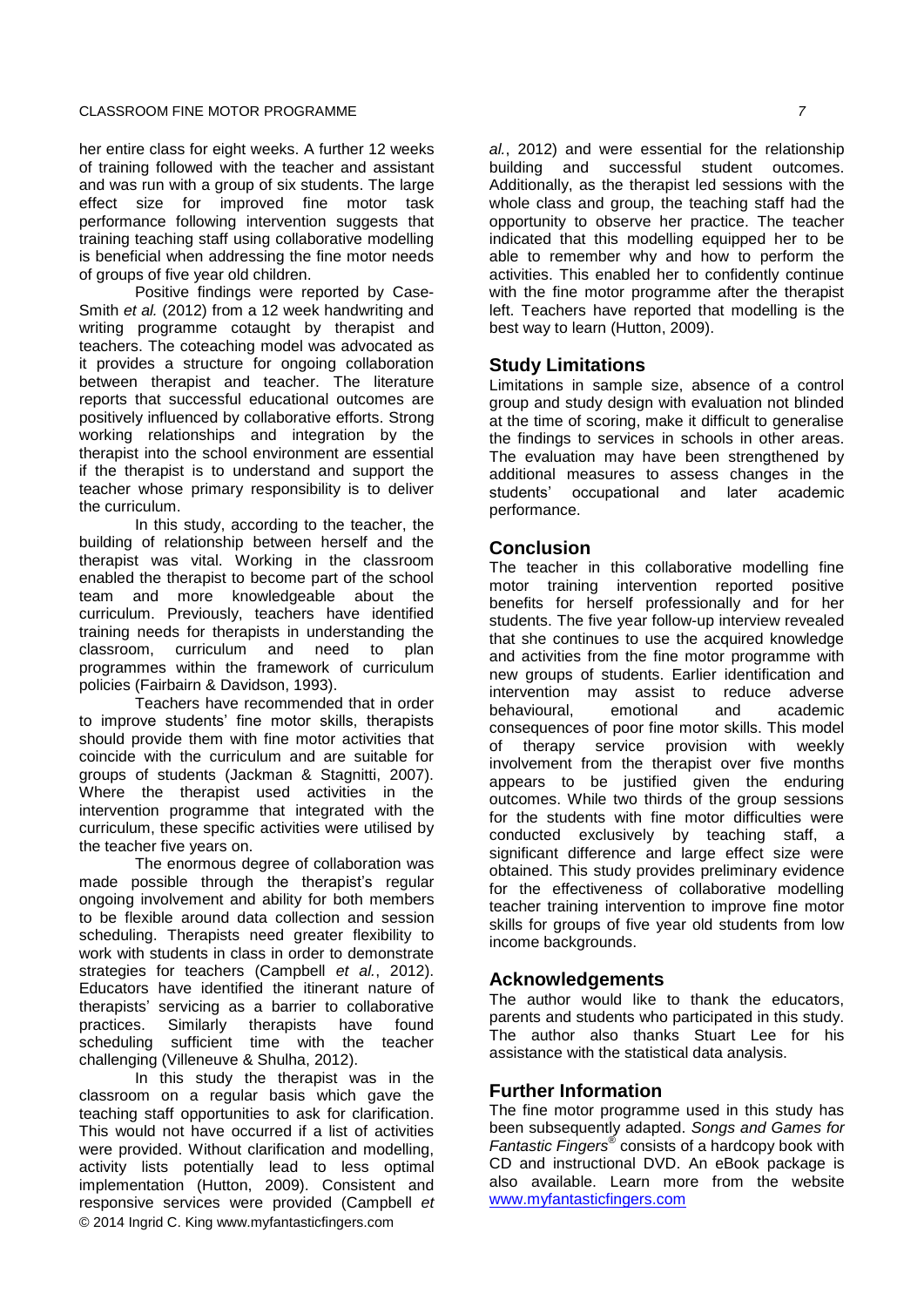#### **References**

Adolph, K. E. (2008). Learning to move. *Current Directions in Psychological Science, 17* (3), 213– 218.

Australian Government. (2013). *A snapshot of early childhood development in Australia 2012: AEDI national report.* Retrieved from http://www.rch.org.au/uploadedFiles/Main/Content/ aedi/Report\_NationalReport\_2012\_1304[1](1).pdf

Bayona, C.L., McDougall, J., [Tucker,](http://informahealthcare.com/action/doSearch?action=runSearch&type=advanced&result=true&prevSearch=%2Bauthorsfield%3A(Tucker%2C+Mary+Ann)) M.A., [Nichols,](http://informahealthcare.com/action/doSearch?action=runSearch&type=advanced&result=true&prevSearch=%2Bauthorsfield%3A(Nichols%2C+Megan)) M. & Mandich, A. (2006). School-based occupational therapy for children with fine motor difficulties: Evaluating functional outcomes and fidelity of services. *Physical and Occupational Therapy in Paediatrics, 26* (3), 89-110.

Boshoff, K. & Stewart, H. (2013). Key principles for confronting the challenges of collaboration in educational settings. *Australian Journal of Occupational Therapy, 60* (2), 144-147.

Bowman, O. J. & Wallace, B. A. (1990). The effects of socioeconomic status on hand size and strength, vestibular function, visuo-motor integration and praxis in preschool children. American Journal of Occupational Therapy, 44 (7), 610–621.

Braun, V. & Clarke, V. (2006). Using thematic analysis in psychology. *Qualitative Research in Psychology, 3* (2), 77-101.

Cameron, C.E., Brock, L.L., Murrah, W.M., Bell, L. H., Worzalla, S. L. & Grissmer D. et al. (2012). Fine motor skills and executive function both contribute to kindergarten achievement. *Child Development, 83* (4), 1229-1244.

Campbell, W.N., Missiuna, C.A., Rivard, L.M. & Pollock, N.A. (2012). "Support for everyone": Experiences of occupational therapists delivering a new model of school-based service. *Canadian Journal of Occupational Therapy, 79* (1), 51-59.

[Case-Smith,](http://ajot.aotapress.net/search?author1=Jane+Case-Smith&sortspec=date&submit=Submit) J., [Heaphy,](http://ajot.aotapress.net/search?author1=Terri+Heaphy&sortspec=date&submit=Submit) T., Marr, D., Galvin, B., Koch, V., Good Ellis, M et al. (1998). Fine motor and functional performance outcomes in preschool children. *American Journal of Occupational Therapy, 52* (10), 788-796.

Case-Smith, J., Holland, T., Lane, A. & White, S. (2012). Effect of a co-teaching handwriting program for first graders: One-group pre-test–post-test design. *American Journal of Occupational Therapy, 66* (4), 396-405.

Chiu, T., Heidebrecht, M., Wehrmann, S., Sinclair, G. & Reid, D. (2008) Improving teacher awareness of fine motor problems and occupational therapy: Education workshops for pre-service teachers, general teachers and special education teachers in Canada. *International Journal of Special Education,*

© 2014 Ingrid C. King www.myfantasticfingers.com

*23* (3), 30-38. Retrieved from http://files.eric.ed.gov/fulltext/EJ833680.pdf

Cohen, J. (1988). *Statistical power analysis for the behavioural sciences* (2nd ed.)*.* Hillsdale, NJ: Lawrence Erlbaum Associates.

Cumming, G. (2012). *Understanding the new statistics: Effect sizes, confidence intervals and meta-analysis* (pp. 21-51). New York, NY: Taylor & Francis Group.

Dinehart, L. & Manfra, L. (2013). Associations between low-income children's fine motor skills in preschool and academic performance in second grade. *Early Education and Development*, *24* (2), 138-161.

Donica, D., Goins, A. & Wagner, I. (2013). Effectiveness of handwriting readiness programs on postural control, hand control and letter and number formation in Head Start classrooms. *Journal of Occupational Therapy, Schools and Early Intervention, 6* (2), 81-93.

Fairbairn, M. & Davidson, I. (1993). Teachers' perceptions of the role and effectiveness of occupational therapists in schools. *Canadian Journal of Occupational Therapy, 60* (4), 185-191.

Feder, K. P. & Majnemer, A. (2007). Handwriting development, competency and intervention. *Developmental Medicine and Child Neurology, 49* (4), 312-317

Grissmer, D., Grimm, K. J., Aiyer, S. M., Murrah, W. M. & Steele, J. S. (2010). Fine motor skills and early comprehension of the world: Two new school readiness indicators. *Developmental Psychology*, *46* (5), 1008-1017.

Hutton, E. (2009). Occupational therapy in mainstream primary schools: An evaluation of a pilot project. *British Journal of Occupational Therapy, 72* (7), 308-313.

Holstein, J.A. & Gubrium, J.F. (1998). Active interviewing. In: D. Silverman (Ed.), *Qualitative research theory, method and practice* (pp. 113- 129). London: Sage Publications Ltd.

Jackman, M. & Stagnitti, K. (2007). Fine motor difficulties: The need for advocating for the role of occupational therapy in schools. *Australian Journal of Occupational Therapy, 54* (3), 168-173.

Korkman, M., Kirk, U. & Kemp, S. (1998). *NEPSY a developmental neuropsychological assessment manual*. San Antonio, TX: Psychological Corporation.

Lin, S.H. (2011). Research update: Handwriting readiness. *OT Practice, 16* (2), p33. Retrieved from http://www.nxtbook.com/nxtbooks/aota/otpractice\_v ol16issue21\_v2/index.php?startid=6#/24